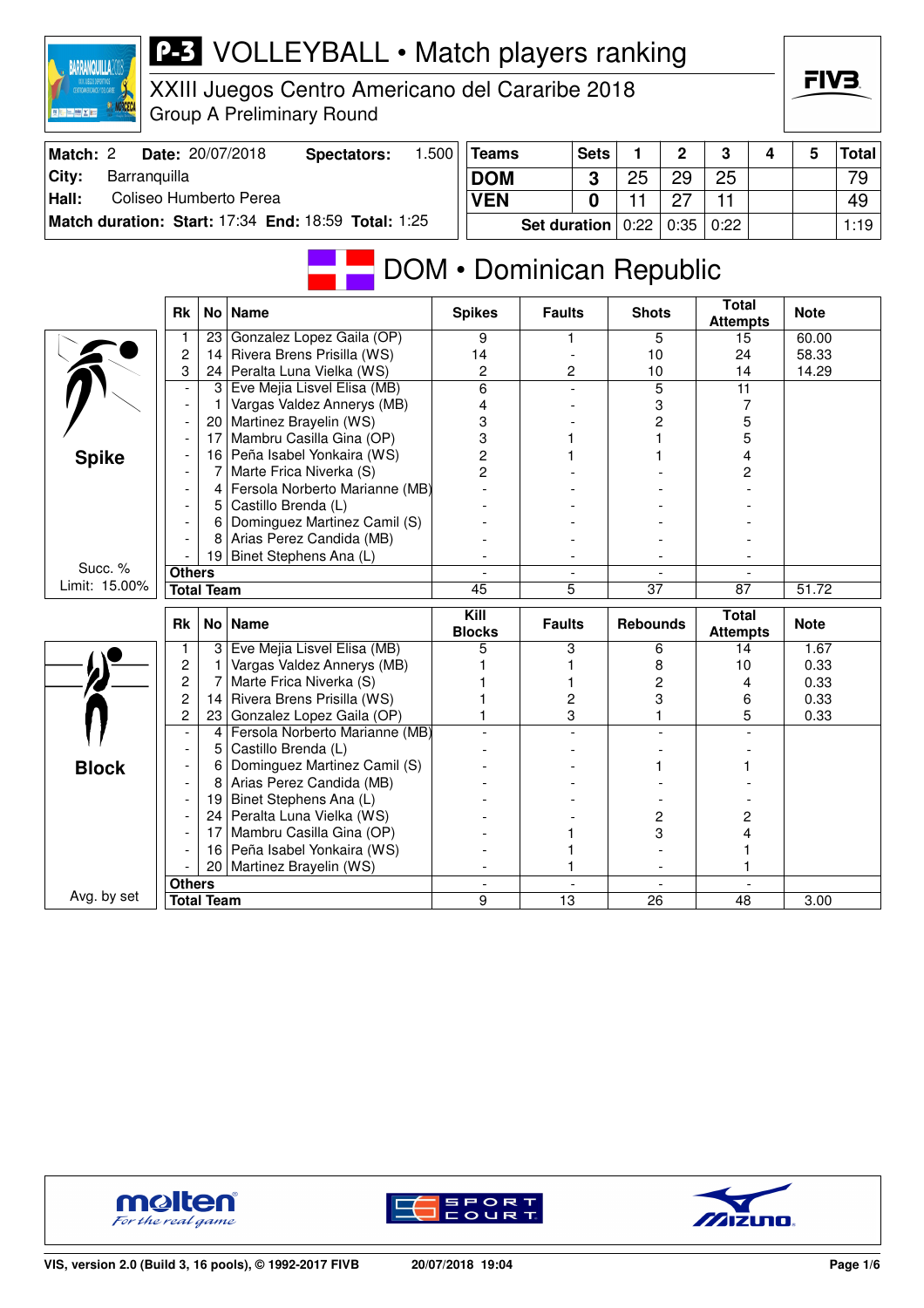| XXII JUEGOS DEPORTIVOS<br>CENTROANERICANOS Y DEL CARIE<br>图 三 三 四 以下 |                          |                   | XXIII Juegos Centro Americano del Cararibe 2018<br><b>Group A Preliminary Round</b> |       |                          |                     |                |                             |                |                                 |   | FIV3.        |              |
|----------------------------------------------------------------------|--------------------------|-------------------|-------------------------------------------------------------------------------------|-------|--------------------------|---------------------|----------------|-----------------------------|----------------|---------------------------------|---|--------------|--------------|
| Match: 2                                                             |                          |                   | Date: 20/07/2018<br><b>Spectators:</b>                                              | 1.500 | <b>Teams</b>             |                     | <b>Sets</b>    | 1                           | $\overline{2}$ | 3                               | 4 | 5            | <b>Total</b> |
| Barranquilla<br>City:                                                |                          |                   |                                                                                     |       | <b>DOM</b>               |                     | 3              | 25                          | 29             | 25                              |   |              | 79           |
| Hall:                                                                |                          |                   | Coliseo Humberto Perea                                                              |       | <b>VEN</b>               |                     | $\mathbf{0}$   | 11                          | 27             | 11                              |   |              | 49           |
|                                                                      |                          |                   | Match duration: Start: 17:34 End: 18:59 Total: 1:25                                 |       |                          |                     |                |                             |                |                                 |   |              |              |
|                                                                      |                          |                   |                                                                                     |       |                          | <b>Set duration</b> |                | 0:22                        | 0:35           | 0:22                            |   |              | 1:19         |
|                                                                      |                          |                   |                                                                                     |       | DOM • Dominican Republic |                     |                |                             |                |                                 |   |              |              |
|                                                                      | <b>Rk</b>                |                   | No   Name                                                                           |       | Aces                     | <b>Faults</b>       |                | <b>Serve</b><br><b>Hits</b> |                | <b>Total</b><br><b>Attempts</b> |   | <b>Note</b>  |              |
|                                                                      | 1                        | 3                 | Eve Mejia Lisvel Elisa (MB)                                                         |       | 1                        |                     |                | 14                          |                | 15                              |   | 0.33         |              |
|                                                                      | 1                        |                   | 24 Peralta Luna Vielka (WS)                                                         |       |                          |                     |                | 5                           |                | 7                               |   | 0.33         |              |
|                                                                      | 1                        |                   | 17 Mambru Casilla Gina (OP)<br>Fersola Norberto Marianne (MB)                       |       | 1                        |                     |                |                             |                | 3                               |   | 0.33         |              |
|                                                                      | $\overline{\phantom{a}}$ | 4<br>5            | Castillo Brenda (L)                                                                 |       |                          |                     |                |                             |                |                                 |   |              |              |
|                                                                      | $\overline{a}$           | 6                 | Dominguez Martinez Camil (S)                                                        |       |                          |                     |                | 4                           |                | 4                               |   |              |              |
|                                                                      |                          | 8                 | Arias Perez Candida (MB)                                                            |       |                          |                     |                |                             |                |                                 |   |              |              |
| <b>Serve</b>                                                         |                          |                   | 14 Rivera Brens Prisilla (WS)                                                       |       |                          |                     |                | 9                           |                | 9                               |   |              |              |
|                                                                      |                          |                   | 16 Peña Isabel Yonkaira (WS)                                                        |       |                          |                     |                | 3                           |                | 3                               |   |              |              |
|                                                                      |                          |                   | 19 Binet Stephens Ana (L)                                                           |       |                          |                     |                |                             |                |                                 |   |              |              |
|                                                                      | $\overline{\phantom{a}}$ | 7                 | Marte Frica Niverka (S)                                                             |       |                          |                     |                | 11                          |                | 12                              |   |              |              |
|                                                                      |                          | 23                | Gonzalez Lopez Gaila (OP)                                                           |       |                          |                     |                | 9                           |                | 10                              |   |              |              |
|                                                                      |                          |                   | 20   Martinez Brayelin (WS)                                                         |       |                          |                     |                | 5                           |                | 6                               |   |              |              |
|                                                                      | <b>Others</b>            |                   | Vargas Valdez Annerys (MB)                                                          |       |                          | 3                   | $\overline{a}$ | 5                           |                | 8                               |   |              |              |
| Avg. by set                                                          |                          | <b>Total Team</b> |                                                                                     |       | 3                        | 8                   |                | 67                          |                | 78                              |   | 1.00         |              |
|                                                                      |                          |                   |                                                                                     |       |                          |                     |                |                             |                |                                 |   |              |              |
| <b>Team</b>                                                          |                          |                   | Opponent errors & Team faults                                                       |       | 22                       | 5                   |                |                             |                | 27                              |   |              |              |
|                                                                      | Rk                       |                   | No   Name                                                                           |       | <b>Digs</b>              | <b>Faults</b>       |                | <b>Receptions</b>           |                | <b>Total</b><br><b>Attempts</b> |   | <b>Note</b>  |              |
|                                                                      | 1                        |                   | 5 Castillo Brenda (L)                                                               |       | 13                       | 5                   |                | 14                          |                | 32                              |   | 4.33         |              |
|                                                                      | 2<br>3                   |                   | 20   Martinez Brayelin (WS)<br>16 Peña Isabel Yonkaira (WS)                         |       | 3                        |                     |                |                             |                | 4                               |   | 1.00         |              |
|                                                                      | 3                        | 14                | Rivera Brens Prisilla (WS)                                                          |       |                          | 2                   |                | 3<br>11                     |                | 4<br>14                         |   | 0.33<br>0.33 |              |
|                                                                      | 3                        | 23                | Gonzalez Lopez Gaila (OP)                                                           |       | 1                        | 1                   |                |                             |                | 3                               |   | 0.33         |              |
|                                                                      | 3                        | 24                | Peralta Luna Vielka (WS)                                                            |       |                          | 2                   |                | 2                           |                | 5                               |   | 0.33         |              |
|                                                                      | 3                        | 7                 | Marte Frica Niverka (S)                                                             |       | 1                        | 2                   |                | 1                           |                | 4                               |   | 0.33         |              |
| <b>Dig</b>                                                           |                          | 1                 | Vargas Valdez Annerys (MB)                                                          |       |                          |                     |                |                             |                |                                 |   |              |              |
|                                                                      | $\overline{\phantom{a}}$ | 8                 | Arias Perez Candida (MB)                                                            |       |                          |                     |                |                             |                |                                 |   |              |              |
|                                                                      | $\overline{\phantom{a}}$ | 17                | Mambru Casilla Gina (OP)                                                            |       |                          |                     |                |                             |                |                                 |   |              |              |
|                                                                      | $\overline{\phantom{a}}$ | 19                | Binet Stephens Ana (L)                                                              |       |                          |                     |                |                             |                |                                 |   |              |              |
|                                                                      |                          | 6<br>3            | Dominguez Martinez Camil (S)<br>Eve Mejia Lisvel Elisa (MB)                         |       |                          | 1                   |                | 3<br>2                      |                | 4                               |   |              |              |
|                                                                      |                          | 4                 | Fersola Norberto Marianne (MB)                                                      |       |                          |                     |                |                             | $\blacksquare$ | 3<br>1                          |   |              |              |
|                                                                      | <b>Others</b>            |                   |                                                                                     |       |                          |                     |                |                             |                |                                 |   |              |              |
| Avg. by set                                                          |                          | <b>Total Team</b> |                                                                                     |       | $\overline{21}$          | $\overline{15}$     |                | 38                          |                | $\overline{74}$                 |   | 7.00         |              |



**BARRANQUILLA2018** 





FIV3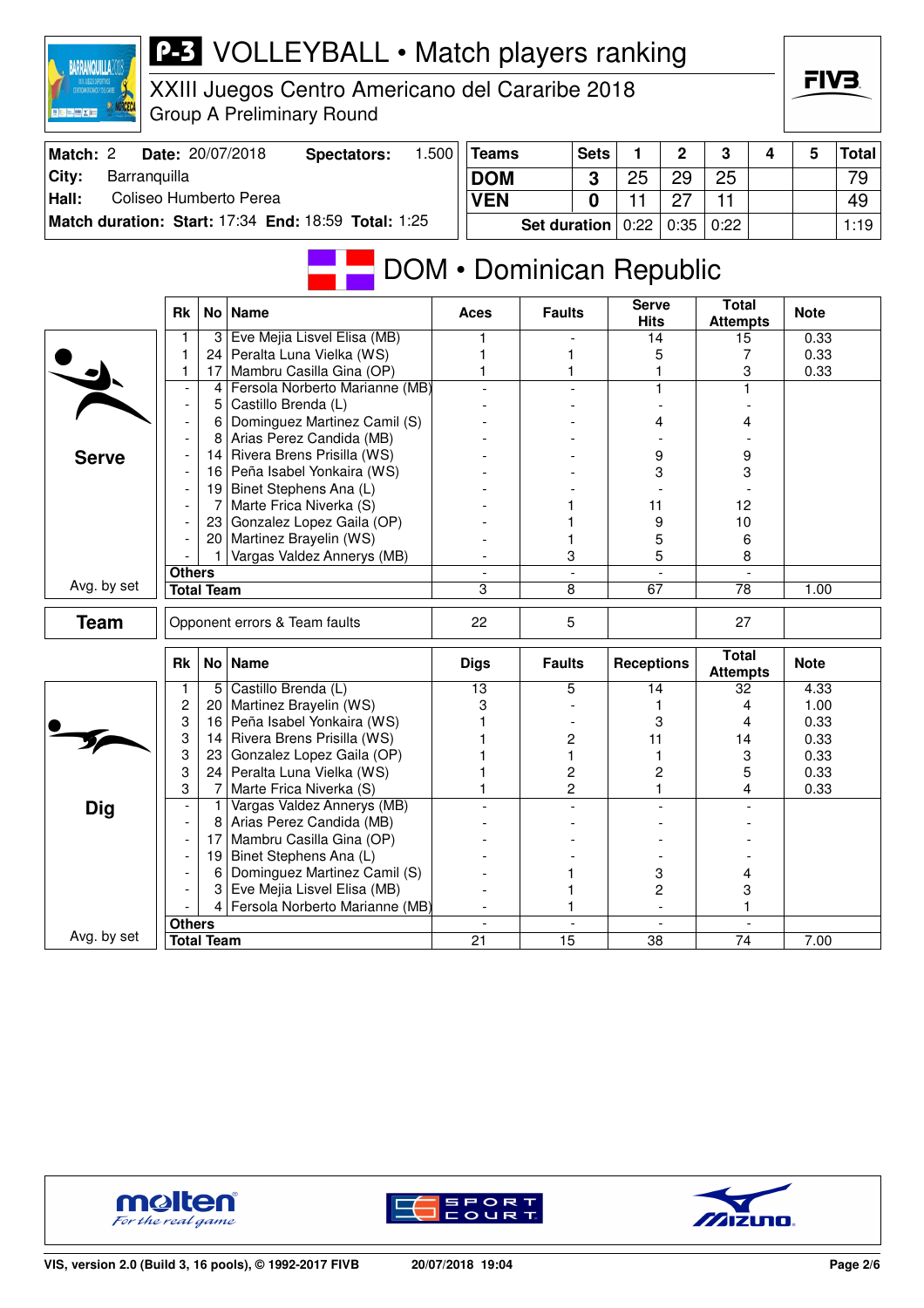

XXIII Juegos Centro Americano del Cararibe 2018 Group A Preliminary Round

| Match: 2      | <b>Date: 20/07/2018</b>                             | Spectators: | .500 | <b>Teams</b>                                   | <b>Sets</b> | ່າ | ີ  |  | Total |
|---------------|-----------------------------------------------------|-------------|------|------------------------------------------------|-------------|----|----|--|-------|
| City:         | Barranguilla                                        |             |      | <b>DOM</b>                                     | ≏           | 29 | 25 |  | 79    |
| $\vert$ Hall: | Coliseo Humberto Perea                              |             |      | <b>VEN</b>                                     |             |    |    |  | 49    |
|               | Match duration: Start: 17:34 End: 18:59 Total: 1:25 |             |      | <b>Set duration</b> $0:22 \mid 0:35 \mid 0:22$ |             |    |    |  | 1:19  |

# DOM • Dominican Republic

|                         | <b>Rk</b>                |                   | No   Name                      | <b>Running</b><br><b>Sets</b> | <b>Faults</b>                 | <b>Still</b><br><b>Sets</b> | <b>Total</b><br><b>Attempts</b> | <b>Note</b> |
|-------------------------|--------------------------|-------------------|--------------------------------|-------------------------------|-------------------------------|-----------------------------|---------------------------------|-------------|
|                         | 1                        | 7                 | Marte Frica Niverka (S)        | 14                            |                               | 26                          | 41                              | 4.67        |
|                         | $\overline{c}$           | 6                 | Dominguez Martinez Camil (S)   | 9                             |                               | 6                           | 15                              | 3.00        |
| $\overline{\mathbf{e}}$ | 3                        | 5                 | Castillo Brenda (L)            | 2                             |                               | 12                          | 14                              | 0.67        |
|                         |                          | 1                 | Vargas Valdez Annerys (MB)     |                               |                               | $\overline{c}$              | $\overline{c}$                  |             |
|                         |                          | 3                 | Eve Mejia Lisvel Elisa (MB)    |                               |                               | 4                           | 4                               |             |
|                         |                          | 4                 | Fersola Norberto Marianne (MB) |                               |                               |                             |                                 |             |
|                         |                          | 8                 | Arias Perez Candida (MB)       |                               |                               |                             |                                 |             |
| <b>Set</b>              |                          | 17                | Mambru Casilla Gina (OP)       |                               |                               |                             |                                 |             |
|                         |                          | 19                | Binet Stephens Ana (L)         |                               |                               |                             |                                 |             |
|                         |                          | 20                | Martinez Brayelin (WS)         |                               |                               |                             |                                 |             |
|                         |                          | 23                | Gonzalez Lopez Gaila (OP)      |                               |                               | 2                           | 2                               |             |
|                         |                          | 24                | Peralta Luna Vielka (WS)       |                               |                               |                             |                                 |             |
|                         |                          | 14                | Rivera Brens Prisilla (WS)     |                               |                               | 2                           | 3                               |             |
|                         |                          |                   | 16 Peña Isabel Yonkaira (WS)   |                               |                               |                             |                                 |             |
|                         | <b>Others</b>            |                   |                                |                               | $\blacksquare$                | $\overline{a}$              |                                 |             |
| Avg. by set             |                          | <b>Total Team</b> |                                | $\overline{25}$               | 3                             | $\overline{56}$             | 84                              | 8.33        |
|                         |                          |                   |                                |                               |                               |                             |                                 |             |
|                         | <b>Rk</b>                |                   | No   Name                      | <b>Excellents</b>             | <b>Faults</b>                 | <b>Serve</b>                | <b>Total</b><br><b>Attempts</b> | <b>Note</b> |
|                         | 1                        | 5                 | Castillo Brenda (L)            | 12                            | $\overline{a}$                | <b>Receptions</b><br>2      | 14                              | 85.71       |
|                         | 2                        | 14                | Rivera Brens Prisilla (WS)     | 4                             | 1                             | 9                           | 14                              | 21.43       |
|                         |                          | 20                | Martinez Brayelin (WS)         | 5                             |                               | $\overline{a}$              | 5                               |             |
|                         | $\overline{\phantom{a}}$ | 24                | Peralta Luna Vielka (WS)       |                               |                               | 4                           | 5                               |             |
|                         |                          | 3                 | Eve Mejia Lisvel Elisa (MB)    |                               |                               |                             |                                 |             |
|                         |                          | 16                | Peña Isabel Yonkaira (WS)      |                               |                               |                             |                                 |             |
|                         |                          | 1                 | Vargas Valdez Annerys (MB)     |                               |                               |                             |                                 |             |
|                         |                          | 4                 | Fersola Norberto Marianne (MB) |                               |                               |                             |                                 |             |
| <b>Reception</b>        |                          | 6                 | Dominguez Martinez Camil (S)   |                               |                               |                             |                                 |             |
|                         |                          | 7                 | Marte Frica Niverka (S)        |                               |                               |                             |                                 |             |
|                         |                          | 8                 | Arias Perez Candida (MB)       |                               |                               |                             |                                 |             |
|                         |                          | 17                | Mambru Casilla Gina (OP)       |                               |                               |                             |                                 |             |
|                         |                          | 19                | Binet Stephens Ana (L)         |                               |                               |                             |                                 |             |
|                         |                          | 23                | Gonzalez Lopez Gaila (OP)      |                               |                               |                             |                                 |             |
| Eff. %<br>Limit: 20.00% | <b>Others</b>            | <b>Total Team</b> |                                | 24                            | $\overline{\phantom{0}}$<br>1 | $\overline{15}$             | 40                              | 57.50       |





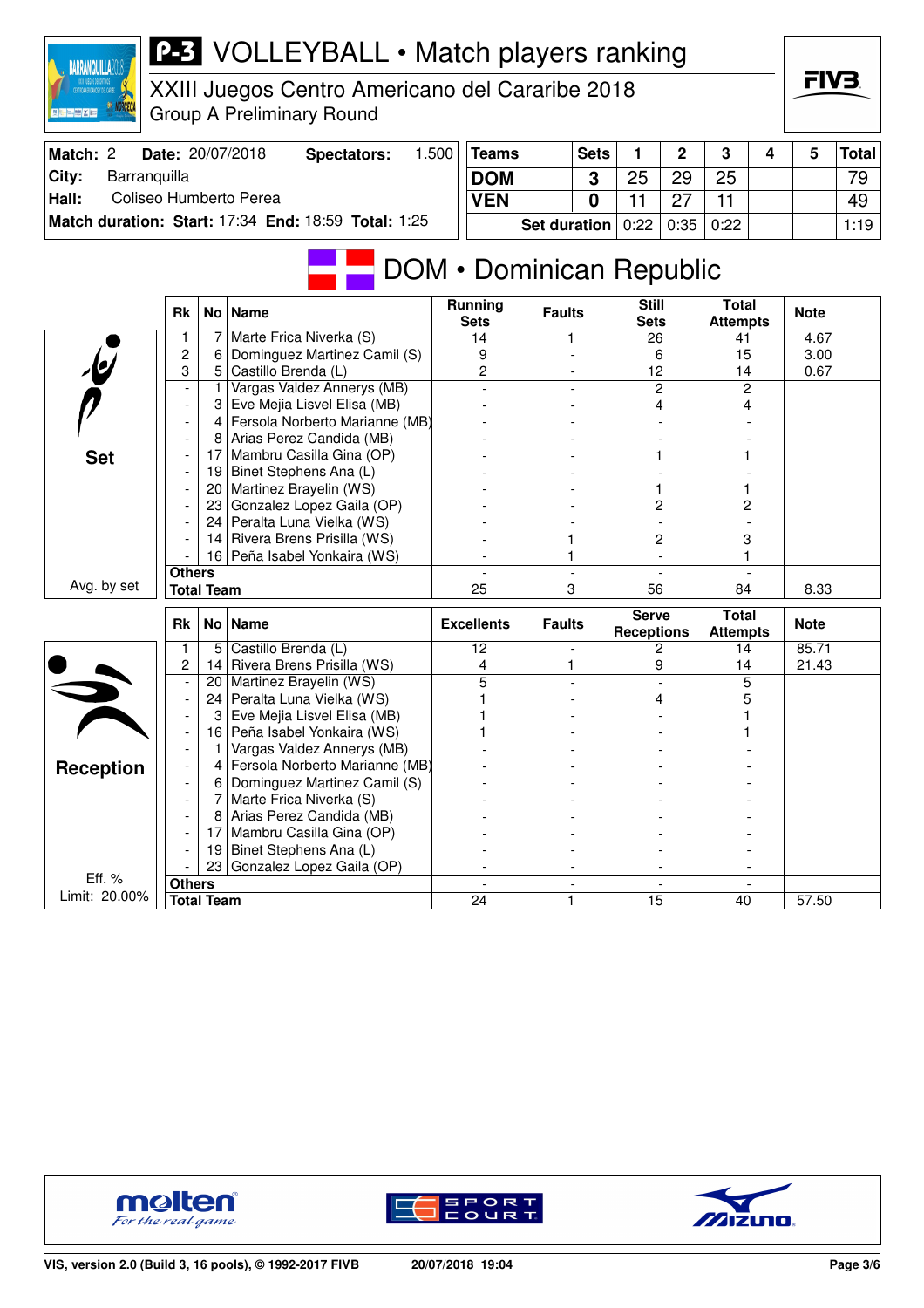

XXIII Juegos Centro Americano del Cararibe 2018 Group A Preliminary Round

| Match: 2      | <b>Date: 20/07/2018</b>                             | Spectators: | .500 | 'Teams                                         | <b>Sets</b> |    | ົ  | ີ  |  | Total <sup> </sup> |
|---------------|-----------------------------------------------------|-------------|------|------------------------------------------------|-------------|----|----|----|--|--------------------|
| City:         | Barranguilla                                        |             |      | <b>DOM</b>                                     |             | 25 | 29 | 25 |  | 79                 |
| $\vert$ Hall: | Coliseo Humberto Perea                              |             |      | <b>VEN</b>                                     |             |    |    |    |  | 49                 |
|               | Match duration: Start: 17:34 End: 18:59 Total: 1:25 |             |      | <b>Set duration</b> $0:22 \mid 0:35 \mid 0:22$ |             |    |    |    |  | 1:19               |

#### VEN • Venezuela  $\mathbb{R}^{k \times k}$

|               | <b>Rk</b>      |                   | No   Name                          | <b>Spikes</b>            | <b>Faults</b> | <b>Shots</b>             | <b>Total</b><br><b>Attempts</b>   | <b>Note</b> |
|---------------|----------------|-------------------|------------------------------------|--------------------------|---------------|--------------------------|-----------------------------------|-------------|
|               | 1              | 11                | Valdez Pol Nelmaira (WS)           | 9                        | 4             | 18                       | 31                                | 29.03       |
|               | $\overline{c}$ | 6                 | Chourios Iberia (WS)               | 6                        | 4             | 14                       | 24                                | 25.00       |
|               | $\overline{a}$ | 4                 | Medina Chacoa Winderlys Gisel (WS) | $\overline{6}$           | 1             | $\overline{5}$           | 12                                |             |
|               | $\overline{a}$ | 1                 | Serrano Meriyen (MB)               |                          |               | 3                        | 10                                |             |
|               |                | 8                 | Regalado Juliennis (WS)            | 1                        | 5             | 4                        | 10                                |             |
|               |                | 12                | Serrano Madelein (MB)              | 2                        | 2             | 3                        | 7                                 |             |
|               |                | 13                | Burguillos Yordalys (MB)           | $\overline{c}$           |               |                          | $\overline{c}$                    |             |
| <b>Spike</b>  |                | 15                | Paredes Diana (S)                  |                          |               | 2                        | $\overline{c}$                    |             |
|               |                | 2                 | Mendez Marian (WS)                 |                          |               |                          |                                   |             |
|               |                | 5                 | Segura Ramirez Karyanlys Jose (L)  |                          |               |                          |                                   |             |
|               |                | 7                 | Belisario Johenlis (OP)            |                          |               |                          |                                   |             |
|               |                |                   | 10 Pesce Fabiana (S)               |                          |               |                          |                                   |             |
|               |                |                   |                                    |                          |               |                          |                                   |             |
|               |                |                   |                                    |                          |               |                          |                                   |             |
| Succ. %       | <b>Others</b>  |                   |                                    |                          |               |                          |                                   |             |
| Limit: 15.00% |                | <b>Total Team</b> |                                    | 33                       | 16            | 49                       | 98                                | 33.67       |
|               |                |                   |                                    |                          |               |                          |                                   |             |
|               | <b>Rk</b>      |                   | No   Name                          | $\overline{K}$ ill       | <b>Faults</b> | <b>Rebounds</b>          | <b>Total</b>                      | <b>Note</b> |
|               | 1              | 6                 | Chourios Iberia (WS)               | <b>Blocks</b><br>1       | 1             | $\overline{\phantom{a}}$ | <b>Attempts</b><br>$\overline{2}$ | 0.33        |
|               | $\overline{a}$ | 2                 | Mendez Marian (WS)                 | $\overline{\phantom{a}}$ |               | $\overline{\phantom{a}}$ | $\blacksquare$                    |             |
|               | $\overline{a}$ | 4                 | Medina Chacoa Winderlys Gisel (WS) |                          |               | 2                        | 2                                 |             |
|               |                | 5                 | Segura Ramirez Karyanlys Jose (L)  |                          |               |                          |                                   |             |
|               | $\overline{a}$ | 7                 | Belisario Johenlis (OP)            |                          |               |                          |                                   |             |
|               |                | 8                 | Regalado Juliennis (WS)            |                          |               | 4                        | 4                                 |             |
|               |                | 10                | Pesce Fabiana (S)                  |                          |               |                          |                                   |             |
|               |                | 1                 | Serrano Meriyen (MB)               |                          | 3             | 4                        | 7                                 |             |
| <b>Block</b>  |                | 15                | Paredes Diana (S)                  |                          |               |                          | 2                                 |             |
|               | $\overline{a}$ | 11                | Valdez Pol Nelmaira (WS)           |                          | 2             |                          | 3                                 |             |
|               |                | 12                | Serrano Madelein (MB)              |                          | 4             | 2                        | 6                                 |             |
|               |                | 13                | Burguillos Yordalys (MB)           |                          | 2             |                          | 2                                 |             |
|               |                |                   |                                    |                          |               |                          |                                   |             |
|               |                |                   |                                    |                          |               |                          |                                   |             |
| Avg. by set   | <b>Others</b>  | <b>Total Team</b> |                                    | $\overline{\mathbf{1}}$  | 13            | 14                       | 28                                | 0.33        |





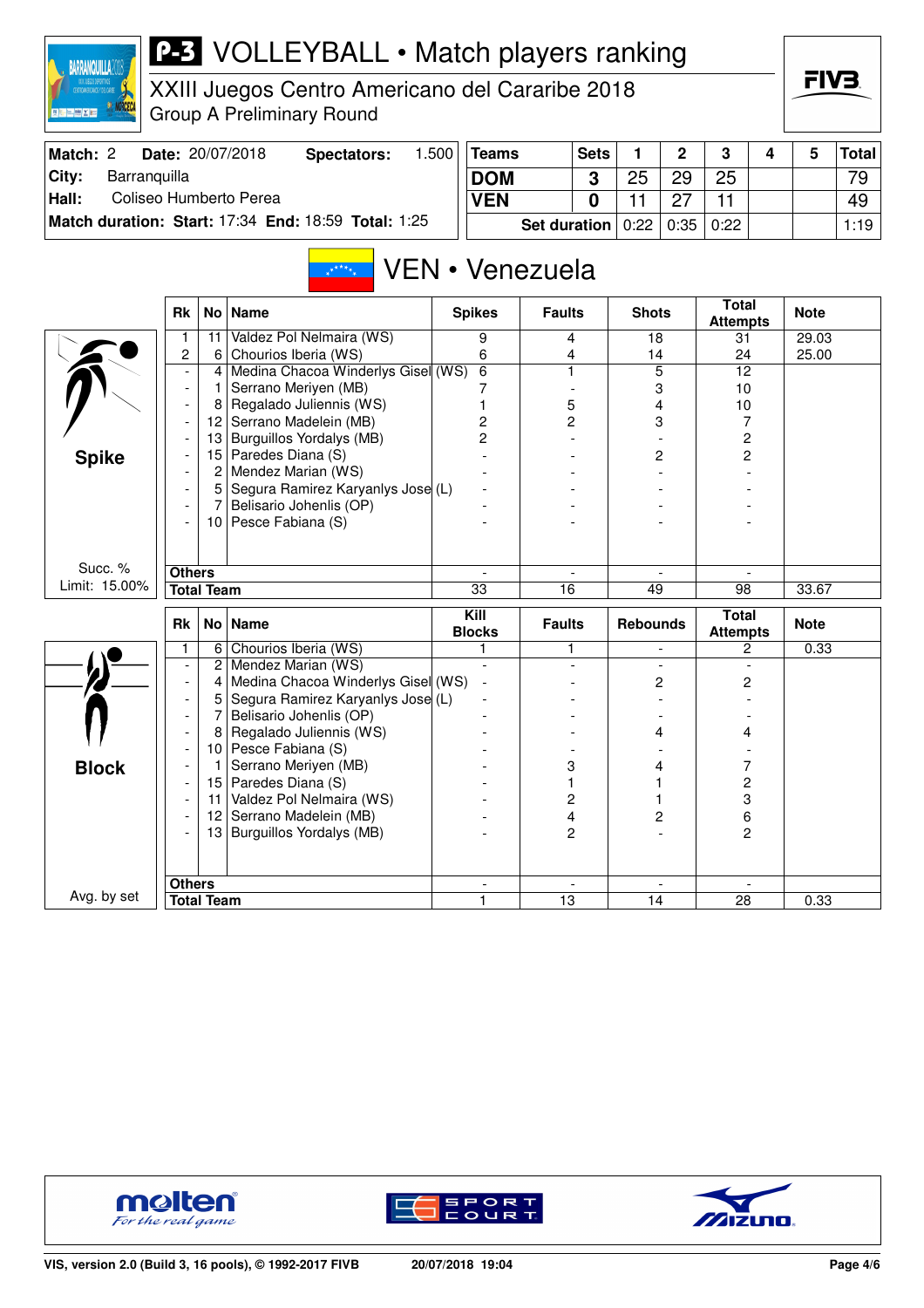

XXIII Juegos Centro Americano del Cararibe 2018 Group A Preliminary Round

| Match: 2 | Date: 20/07/2018                                    | Spectators: | ا 500. | Teams                                    | <b>Sets</b> |     | ົ  | ≏  |  | Total│ |
|----------|-----------------------------------------------------|-------------|--------|------------------------------------------|-------------|-----|----|----|--|--------|
| City:    | Barranquilla                                        |             |        | <b>DOM</b>                               |             | -25 | 29 | 25 |  | 79     |
| Hall:    | Coliseo Humberto Perea                              |             |        | <b>VEN</b>                               |             |     |    |    |  | 49     |
|          | Match duration: Start: 17:34 End: 18:59 Total: 1:25 |             |        | <b>Set duration</b> $0:22   0:35   0:22$ |             |     |    |    |  | 1:19   |

#### VEN • Venezuela  $\mathbb{R}^{k \times k}$

| Chourios Iberia (WS)<br>1<br>6<br>0.33<br>1<br>1<br>6<br>8<br>Mendez Marian (WS)<br>$\mathbf{2}$<br>$\blacksquare$<br>$\overline{a}$<br>$\blacksquare$<br>Segura Ramirez Karyanlys Jose (L)<br>5<br>$\overline{\phantom{0}}$<br>Belisario Johenlis (OP)<br>7<br>$\overline{\phantom{a}}$<br>Regalado Juliennis (WS)<br>2<br>$\overline{c}$<br>8<br>$\overline{\phantom{a}}$<br>Pesce Fabiana (S)<br>10<br>1<br>1<br>$\overline{\phantom{a}}$<br>Serrano Madelein (MB)<br>12<br>4<br>4<br>13<br>Burguillos Yordalys (MB)<br>2<br>$\overline{c}$<br><b>Serve</b><br>۰<br>8<br>$\overline{\mathbf{c}}$<br>Serrano Meriyen (MB)<br>10<br>$\mathbf{1}$<br>$\overline{\phantom{a}}$<br>$\overline{c}$<br>15 Paredes Diana (S)<br>8<br>10<br>$\overline{\phantom{a}}$<br>Medina Chacoa Winderlys Gisel (WS)<br>2<br>4<br>4 <br>6<br>$\overline{\phantom{a}}$<br>11 Valdez Pol Nelmaira (WS)<br>4<br>8<br>4<br><b>Others</b><br>$\overline{\phantom{a}}$<br>$\overline{\phantom{a}}$<br>$\overline{\phantom{a}}$<br>Avg. by set<br><b>Total Team</b><br>1<br>11<br>$\overline{39}$<br>$\overline{51}$<br>0.33<br><b>Team</b><br>$\overline{4}$<br>Opponent errors & Team faults<br>15<br>19<br><b>Total</b><br>No   Name<br><b>Rk</b><br><b>Digs</b><br><b>Faults</b><br><b>Receptions</b><br><b>Note</b><br><b>Attempts</b><br>Segura Ramirez Karyanlys Jose (L)<br>5<br>5<br>9<br>1<br>8<br>22<br>1.67<br>2<br>Medina Chacoa Winderlys Gisel (WS)<br>$\overline{c}$<br>4<br>3<br>5<br>10<br>1.00<br>3<br>Valdez Pol Nelmaira (WS)<br>3<br>9<br>2<br>14<br>0.67<br>11<br>3<br>$\overline{c}$<br>6<br>6<br>Chourios Iberia (WS)<br>0.67<br>14<br>6<br>5<br>Paredes Diana (S)<br>11<br>15<br>1<br>13<br>0.33<br>5<br>Serrano Madelein (MB)<br>12 <sub>2</sub><br>1<br>$\mathbf{2}$<br>0.33<br>1<br>$\overline{2}$<br>Mendez Marian (WS)<br>$\overline{\phantom{a}}$<br>Dig<br>7<br>Belisario Johenlis (OP)<br>$\overline{\phantom{a}}$<br>13 Burguillos Yordalys (MB)<br>1<br>$\overline{\phantom{a}}$<br>Regalado Juliennis (WS)<br>2<br>8 <br>1<br>$\overline{\phantom{0}}$ | <b>Rk</b> | No   Name | <b>Aces</b> | <b>Faults</b> | <b>Serve</b><br><b>Hits</b> | Total<br><b>Attempts</b> | <b>Note</b> |
|----------------------------------------------------------------------------------------------------------------------------------------------------------------------------------------------------------------------------------------------------------------------------------------------------------------------------------------------------------------------------------------------------------------------------------------------------------------------------------------------------------------------------------------------------------------------------------------------------------------------------------------------------------------------------------------------------------------------------------------------------------------------------------------------------------------------------------------------------------------------------------------------------------------------------------------------------------------------------------------------------------------------------------------------------------------------------------------------------------------------------------------------------------------------------------------------------------------------------------------------------------------------------------------------------------------------------------------------------------------------------------------------------------------------------------------------------------------------------------------------------------------------------------------------------------------------------------------------------------------------------------------------------------------------------------------------------------------------------------------------------------------------------------------------------------------------------------------------------------------------------------------------------------------------------------------------------------------------------------------------------------------------------------------------------------------------|-----------|-----------|-------------|---------------|-----------------------------|--------------------------|-------------|
|                                                                                                                                                                                                                                                                                                                                                                                                                                                                                                                                                                                                                                                                                                                                                                                                                                                                                                                                                                                                                                                                                                                                                                                                                                                                                                                                                                                                                                                                                                                                                                                                                                                                                                                                                                                                                                                                                                                                                                                                                                                                      |           |           |             |               |                             |                          |             |
|                                                                                                                                                                                                                                                                                                                                                                                                                                                                                                                                                                                                                                                                                                                                                                                                                                                                                                                                                                                                                                                                                                                                                                                                                                                                                                                                                                                                                                                                                                                                                                                                                                                                                                                                                                                                                                                                                                                                                                                                                                                                      |           |           |             |               |                             |                          |             |
|                                                                                                                                                                                                                                                                                                                                                                                                                                                                                                                                                                                                                                                                                                                                                                                                                                                                                                                                                                                                                                                                                                                                                                                                                                                                                                                                                                                                                                                                                                                                                                                                                                                                                                                                                                                                                                                                                                                                                                                                                                                                      |           |           |             |               |                             |                          |             |
|                                                                                                                                                                                                                                                                                                                                                                                                                                                                                                                                                                                                                                                                                                                                                                                                                                                                                                                                                                                                                                                                                                                                                                                                                                                                                                                                                                                                                                                                                                                                                                                                                                                                                                                                                                                                                                                                                                                                                                                                                                                                      |           |           |             |               |                             |                          |             |
|                                                                                                                                                                                                                                                                                                                                                                                                                                                                                                                                                                                                                                                                                                                                                                                                                                                                                                                                                                                                                                                                                                                                                                                                                                                                                                                                                                                                                                                                                                                                                                                                                                                                                                                                                                                                                                                                                                                                                                                                                                                                      |           |           |             |               |                             |                          |             |
|                                                                                                                                                                                                                                                                                                                                                                                                                                                                                                                                                                                                                                                                                                                                                                                                                                                                                                                                                                                                                                                                                                                                                                                                                                                                                                                                                                                                                                                                                                                                                                                                                                                                                                                                                                                                                                                                                                                                                                                                                                                                      |           |           |             |               |                             |                          |             |
|                                                                                                                                                                                                                                                                                                                                                                                                                                                                                                                                                                                                                                                                                                                                                                                                                                                                                                                                                                                                                                                                                                                                                                                                                                                                                                                                                                                                                                                                                                                                                                                                                                                                                                                                                                                                                                                                                                                                                                                                                                                                      |           |           |             |               |                             |                          |             |
|                                                                                                                                                                                                                                                                                                                                                                                                                                                                                                                                                                                                                                                                                                                                                                                                                                                                                                                                                                                                                                                                                                                                                                                                                                                                                                                                                                                                                                                                                                                                                                                                                                                                                                                                                                                                                                                                                                                                                                                                                                                                      |           |           |             |               |                             |                          |             |
|                                                                                                                                                                                                                                                                                                                                                                                                                                                                                                                                                                                                                                                                                                                                                                                                                                                                                                                                                                                                                                                                                                                                                                                                                                                                                                                                                                                                                                                                                                                                                                                                                                                                                                                                                                                                                                                                                                                                                                                                                                                                      |           |           |             |               |                             |                          |             |
|                                                                                                                                                                                                                                                                                                                                                                                                                                                                                                                                                                                                                                                                                                                                                                                                                                                                                                                                                                                                                                                                                                                                                                                                                                                                                                                                                                                                                                                                                                                                                                                                                                                                                                                                                                                                                                                                                                                                                                                                                                                                      |           |           |             |               |                             |                          |             |
|                                                                                                                                                                                                                                                                                                                                                                                                                                                                                                                                                                                                                                                                                                                                                                                                                                                                                                                                                                                                                                                                                                                                                                                                                                                                                                                                                                                                                                                                                                                                                                                                                                                                                                                                                                                                                                                                                                                                                                                                                                                                      |           |           |             |               |                             |                          |             |
|                                                                                                                                                                                                                                                                                                                                                                                                                                                                                                                                                                                                                                                                                                                                                                                                                                                                                                                                                                                                                                                                                                                                                                                                                                                                                                                                                                                                                                                                                                                                                                                                                                                                                                                                                                                                                                                                                                                                                                                                                                                                      |           |           |             |               |                             |                          |             |
|                                                                                                                                                                                                                                                                                                                                                                                                                                                                                                                                                                                                                                                                                                                                                                                                                                                                                                                                                                                                                                                                                                                                                                                                                                                                                                                                                                                                                                                                                                                                                                                                                                                                                                                                                                                                                                                                                                                                                                                                                                                                      |           |           |             |               |                             |                          |             |
|                                                                                                                                                                                                                                                                                                                                                                                                                                                                                                                                                                                                                                                                                                                                                                                                                                                                                                                                                                                                                                                                                                                                                                                                                                                                                                                                                                                                                                                                                                                                                                                                                                                                                                                                                                                                                                                                                                                                                                                                                                                                      |           |           |             |               |                             |                          |             |
|                                                                                                                                                                                                                                                                                                                                                                                                                                                                                                                                                                                                                                                                                                                                                                                                                                                                                                                                                                                                                                                                                                                                                                                                                                                                                                                                                                                                                                                                                                                                                                                                                                                                                                                                                                                                                                                                                                                                                                                                                                                                      |           |           |             |               |                             |                          |             |
|                                                                                                                                                                                                                                                                                                                                                                                                                                                                                                                                                                                                                                                                                                                                                                                                                                                                                                                                                                                                                                                                                                                                                                                                                                                                                                                                                                                                                                                                                                                                                                                                                                                                                                                                                                                                                                                                                                                                                                                                                                                                      |           |           |             |               |                             |                          |             |
|                                                                                                                                                                                                                                                                                                                                                                                                                                                                                                                                                                                                                                                                                                                                                                                                                                                                                                                                                                                                                                                                                                                                                                                                                                                                                                                                                                                                                                                                                                                                                                                                                                                                                                                                                                                                                                                                                                                                                                                                                                                                      |           |           |             |               |                             |                          |             |
|                                                                                                                                                                                                                                                                                                                                                                                                                                                                                                                                                                                                                                                                                                                                                                                                                                                                                                                                                                                                                                                                                                                                                                                                                                                                                                                                                                                                                                                                                                                                                                                                                                                                                                                                                                                                                                                                                                                                                                                                                                                                      |           |           |             |               |                             |                          |             |
|                                                                                                                                                                                                                                                                                                                                                                                                                                                                                                                                                                                                                                                                                                                                                                                                                                                                                                                                                                                                                                                                                                                                                                                                                                                                                                                                                                                                                                                                                                                                                                                                                                                                                                                                                                                                                                                                                                                                                                                                                                                                      |           |           |             |               |                             |                          |             |
|                                                                                                                                                                                                                                                                                                                                                                                                                                                                                                                                                                                                                                                                                                                                                                                                                                                                                                                                                                                                                                                                                                                                                                                                                                                                                                                                                                                                                                                                                                                                                                                                                                                                                                                                                                                                                                                                                                                                                                                                                                                                      |           |           |             |               |                             |                          |             |
|                                                                                                                                                                                                                                                                                                                                                                                                                                                                                                                                                                                                                                                                                                                                                                                                                                                                                                                                                                                                                                                                                                                                                                                                                                                                                                                                                                                                                                                                                                                                                                                                                                                                                                                                                                                                                                                                                                                                                                                                                                                                      |           |           |             |               |                             |                          |             |
|                                                                                                                                                                                                                                                                                                                                                                                                                                                                                                                                                                                                                                                                                                                                                                                                                                                                                                                                                                                                                                                                                                                                                                                                                                                                                                                                                                                                                                                                                                                                                                                                                                                                                                                                                                                                                                                                                                                                                                                                                                                                      |           |           |             |               |                             |                          |             |
|                                                                                                                                                                                                                                                                                                                                                                                                                                                                                                                                                                                                                                                                                                                                                                                                                                                                                                                                                                                                                                                                                                                                                                                                                                                                                                                                                                                                                                                                                                                                                                                                                                                                                                                                                                                                                                                                                                                                                                                                                                                                      |           |           |             |               |                             |                          |             |
|                                                                                                                                                                                                                                                                                                                                                                                                                                                                                                                                                                                                                                                                                                                                                                                                                                                                                                                                                                                                                                                                                                                                                                                                                                                                                                                                                                                                                                                                                                                                                                                                                                                                                                                                                                                                                                                                                                                                                                                                                                                                      |           |           |             |               |                             |                          |             |
|                                                                                                                                                                                                                                                                                                                                                                                                                                                                                                                                                                                                                                                                                                                                                                                                                                                                                                                                                                                                                                                                                                                                                                                                                                                                                                                                                                                                                                                                                                                                                                                                                                                                                                                                                                                                                                                                                                                                                                                                                                                                      |           |           |             |               |                             |                          |             |
|                                                                                                                                                                                                                                                                                                                                                                                                                                                                                                                                                                                                                                                                                                                                                                                                                                                                                                                                                                                                                                                                                                                                                                                                                                                                                                                                                                                                                                                                                                                                                                                                                                                                                                                                                                                                                                                                                                                                                                                                                                                                      |           |           |             |               |                             |                          |             |
|                                                                                                                                                                                                                                                                                                                                                                                                                                                                                                                                                                                                                                                                                                                                                                                                                                                                                                                                                                                                                                                                                                                                                                                                                                                                                                                                                                                                                                                                                                                                                                                                                                                                                                                                                                                                                                                                                                                                                                                                                                                                      |           |           |             |               |                             |                          |             |
|                                                                                                                                                                                                                                                                                                                                                                                                                                                                                                                                                                                                                                                                                                                                                                                                                                                                                                                                                                                                                                                                                                                                                                                                                                                                                                                                                                                                                                                                                                                                                                                                                                                                                                                                                                                                                                                                                                                                                                                                                                                                      |           |           |             |               |                             |                          |             |
| Serrano Meriyen (MB)<br>2<br>2<br>$\mathbf{1}$<br>$\overline{\phantom{a}}$                                                                                                                                                                                                                                                                                                                                                                                                                                                                                                                                                                                                                                                                                                                                                                                                                                                                                                                                                                                                                                                                                                                                                                                                                                                                                                                                                                                                                                                                                                                                                                                                                                                                                                                                                                                                                                                                                                                                                                                           |           |           |             |               |                             |                          |             |
| 10 Pesce Fabiana (S)<br>1<br>1                                                                                                                                                                                                                                                                                                                                                                                                                                                                                                                                                                                                                                                                                                                                                                                                                                                                                                                                                                                                                                                                                                                                                                                                                                                                                                                                                                                                                                                                                                                                                                                                                                                                                                                                                                                                                                                                                                                                                                                                                                       |           |           |             |               |                             |                          |             |
|                                                                                                                                                                                                                                                                                                                                                                                                                                                                                                                                                                                                                                                                                                                                                                                                                                                                                                                                                                                                                                                                                                                                                                                                                                                                                                                                                                                                                                                                                                                                                                                                                                                                                                                                                                                                                                                                                                                                                                                                                                                                      |           |           |             |               |                             |                          |             |
| <b>Others</b><br>$\overline{\phantom{a}}$<br>$\overline{\phantom{a}}$<br>$\overline{\phantom{a}}$<br>$\sim$                                                                                                                                                                                                                                                                                                                                                                                                                                                                                                                                                                                                                                                                                                                                                                                                                                                                                                                                                                                                                                                                                                                                                                                                                                                                                                                                                                                                                                                                                                                                                                                                                                                                                                                                                                                                                                                                                                                                                          |           |           |             |               |                             |                          |             |
| Avg. by set<br>$\overline{38}$<br><b>Total Team</b><br>14<br>29<br>81<br>4.67                                                                                                                                                                                                                                                                                                                                                                                                                                                                                                                                                                                                                                                                                                                                                                                                                                                                                                                                                                                                                                                                                                                                                                                                                                                                                                                                                                                                                                                                                                                                                                                                                                                                                                                                                                                                                                                                                                                                                                                        |           |           |             |               |                             |                          |             |